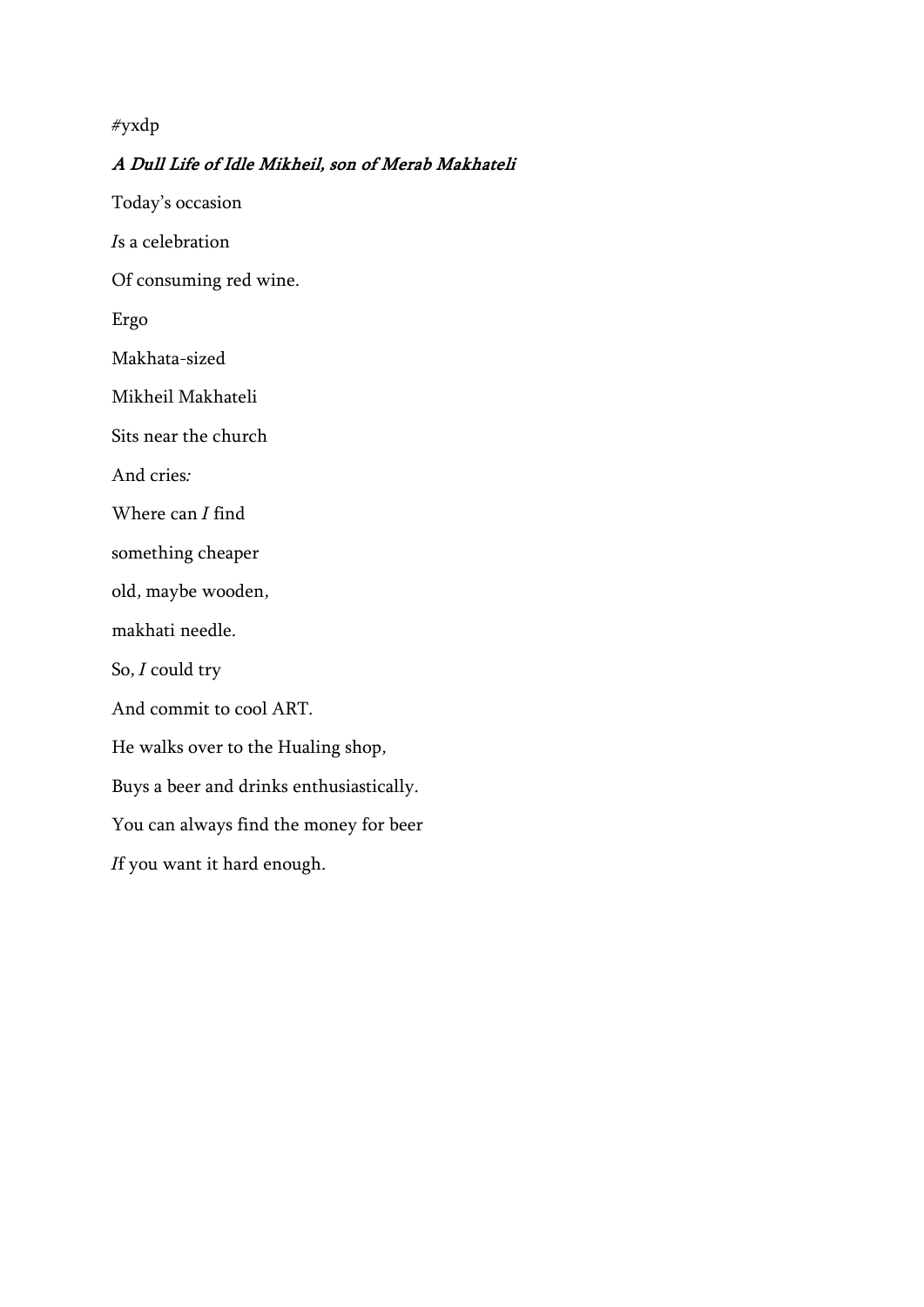# **Story #1**

# **Theatre and Street**

Maybe one day I'll tell you the story of how walking around Lisi Lake with my friends turned into a trip to Hamburg, and how I got lost in its dark streets in just a matter of hours. But before we get to know each other better, before it reaches that point, I'll probably have driven thousands more kilometres on my scooter leased in my friends' name.

I am a professional actor but having been regulated by the economic market, I drive 100-120 kilometres a day for a living as a courier, a delivery guy. If you are considering taking a delivery job, please bear in mind that people will address you informally, and even more importantly, remember:

` Tbilisi streets are odd-numbered on the right side and even-numbered on the left. The ascending order is at the starting point of the street. The trick to knowing the starting point is to turn your back to the center of the city, and the city center is, of course, the City Council.

Well, think about it: you're standing in front of city hall on Freedom Square, and you're facing Rustaveli Avenue. On the right side, you have 1,3,5, etc. On the left – 2, 4, 6, etc. The same goes for Pushkini, Leonidze, Galaktioni and Dadiani streets. Kote Abkhazi street, which we still call Leselidze, is ascending from the city council, even though the starting point for the traffic is from the bottom up. Got it, right?

You can't always spot city hall from different districts, but let's say you're in Samgori on Moskovi street – the same as the capital of Russia, you just have to do the same thing and visualize where city hall might be and turn your back on it.

However, there are some exceptions. Take the English language, for example, double O's are usually pronounced as [u]. Words like cool, snooze, Snoop Dog, and so on. But then there's Doors – the exception to the rule with no logical explanation.

The same illogical exceptions apply to "The laws of a delivery job", for instance, on Akaki Beliashvili, or Besarion Jghenti, and many other streets, housing numbers don't ascend from the center of the city, and to be honest, I have no clue as to how the houses are numbered.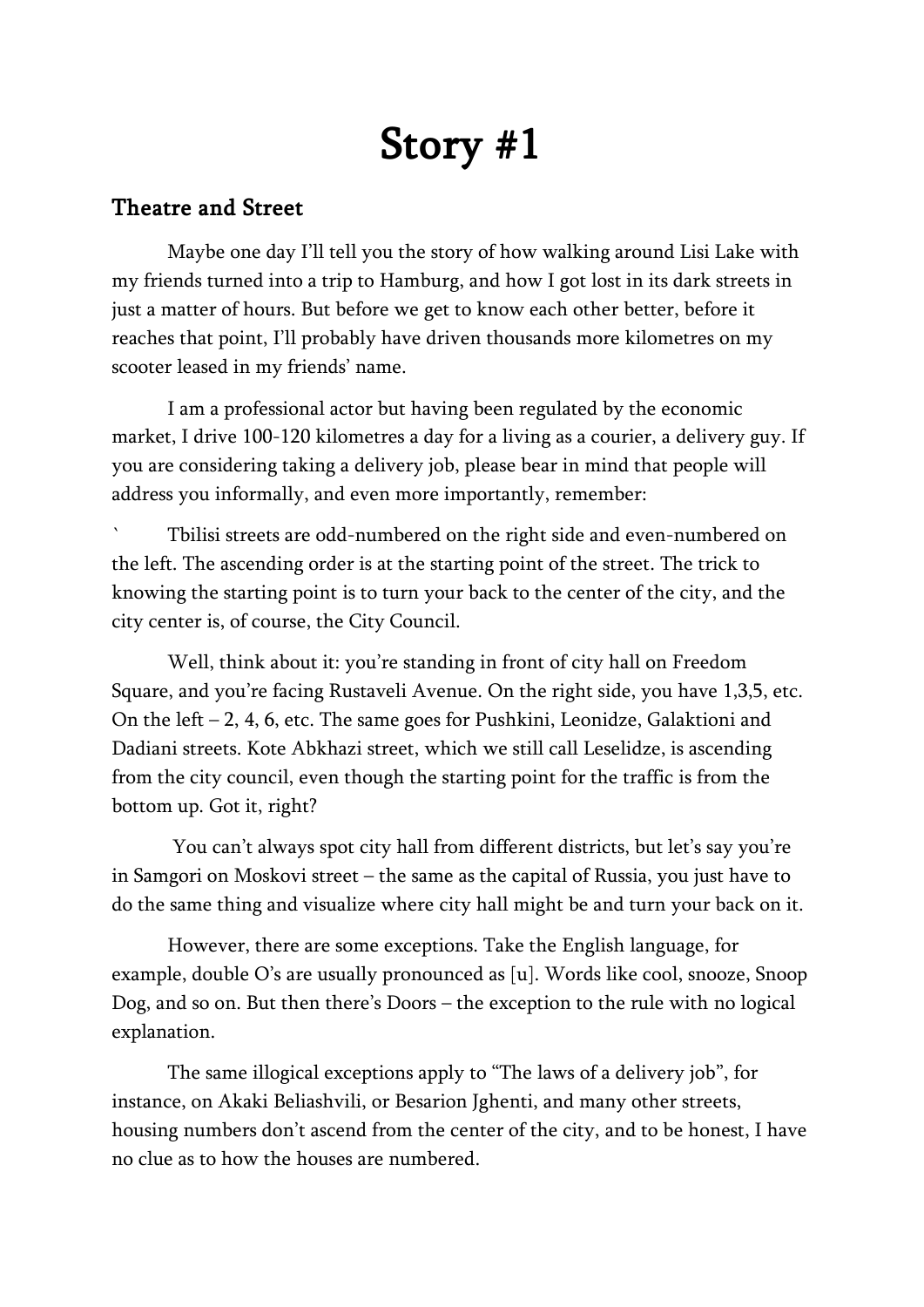At first, I thought I would title this collection something along the lines of "Stories of Unlucky Actor" instead of "A Courier's Tales", but that felt a little unfair to all the unlucky actors who after graduating from drama school fell straight into unemployment. Unlike them, I started working in two different theatres at the same time.

# Working?!

Anyone who's considering acting as a career doesn't think: 'Oh, I'll spend every waking minute of these 4 years studying drama only to perform once in a blue moon, getting a main, secondary or small part in a god-forgotten local theatre'.

On the contrary, after doing the whole 4-year cycle and graduating, if not the next Hollywood or European film star, they think that at least they will get jobs at the Rustaveli or Marjanishvili theatres, or in the worst-case scenario, they'll be employed at a "public theatre" (!) as a full-time actor with the minimum wage of 600 GEL to start with, while auditioning for films and TV shows in their spare time.

For a long time, I was certain that would happen to me; and that sooner or later this would be my future. That is why I was working tirelessly in two remote theatres at the same time, so one day, I could work full-time at one of them until something better came up.

We produced "*The Nutcracker*" in Akhmeteli theatre in two months. The other actors including me rehearsed daily without pay, but we got lucky in that the premiere fell in the month of December which predates New Year's. It meant that we would perform three plays a day: one at 10 am, the next at 12 pm, and the last at 2 pm.

We were paid 20 GEL a play so combining three plays a day meant 60 GEL in total, but of course, you must consider the 20% income tax that the government deducts so it didn't even amount to 60 GEL a day, but at least we didn't starve. That is if you had the time to eat, which is no easy when one of the theatres is in the Gldani district of Tbilisi and you are late for the other theatre 40-kilometres away in a different city – Rustavi.

In Rustavi, I was performing alongside my fellow students in Levan Gotua's *"Woe of Heroes"*. The director was our former Drama teacher - Giorgi Kantaria.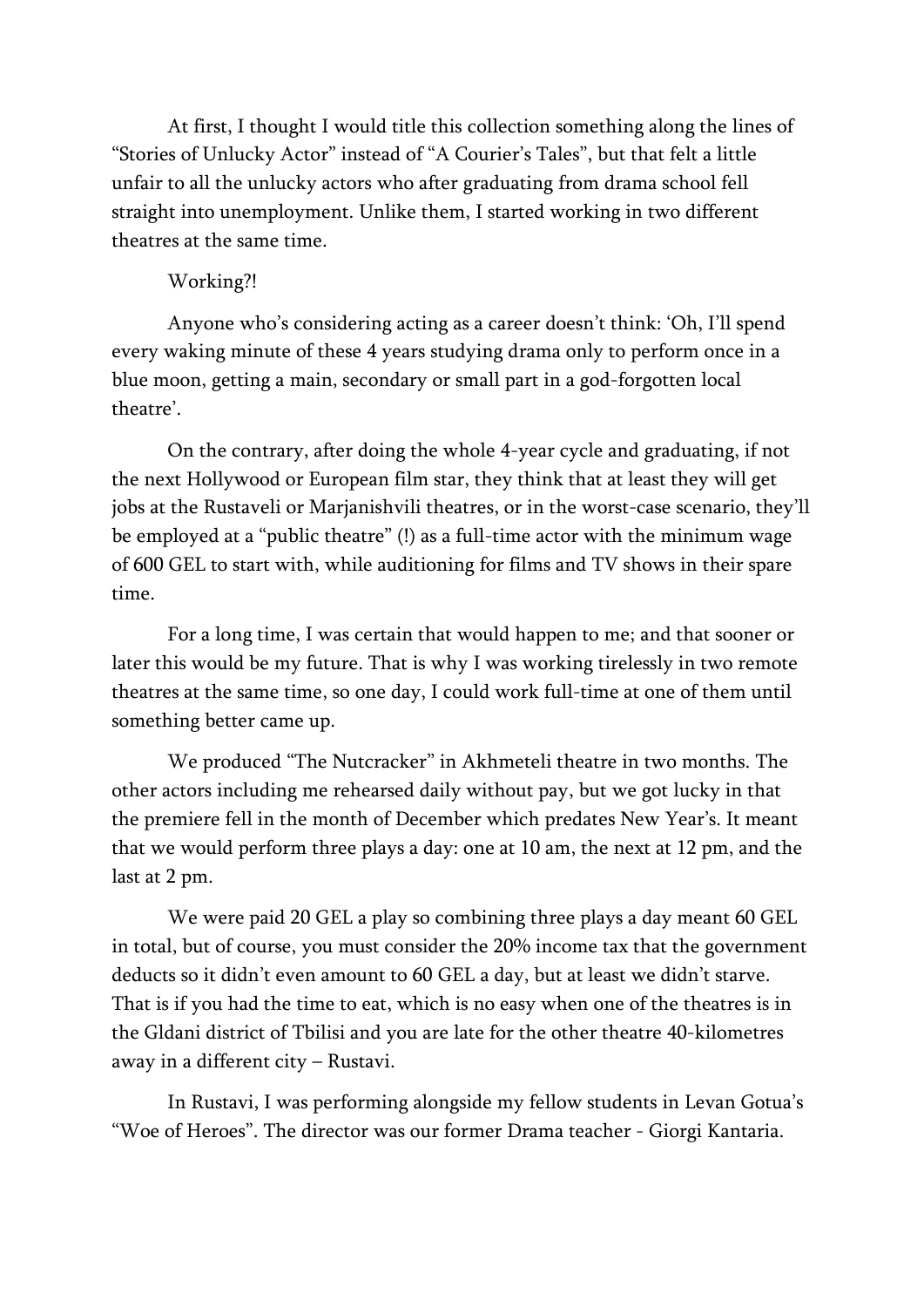Working with him was a pleasure and even though we didn't expect anything, the Rustavi theatre administration were paying us 12 GEL a play.

The first time I questioned my chosen career path was when instead of three plays, I had to perform four at the Akhmeteli theatre. All four performances of "*The Nutcracker*" were programmed back-to-back and I had no time to eat on a supposed break. Famished and exhausted, I ran towards the Gldani-Rustavi minibus station, so I could reach *"Woe of Heroes"* on time, where I played The King of Kakheti, Aleksandre II's, second son Prince Davit (1569-1602).

The road from Gldani to Rustavi is long, stressful, and full of traffic, but it feels even longer and more stressful when you are just starting out as an actor trying to make it on time for your fifth performance of the day. And this one is three hours long. *"Woe of Heroes"* is not a children's play, but apparently, the theatre administration had sold every ticket to school students as if it were the child-friendly show "*The Nutcracker*" playing at the Akhmeteli theatre.

Granted they targeted senior students, but they are still at school.

I made it!

I changed!

The play begins with the war scene. I was so tired and hungry that I messed up the self-defense stunt and my stage partner managed to hit me in the head with a 1,5 kg blunt knife. They managed to stop the bleeding in the dressing room, patched up the wound and the second act started.

The words "hungry" and "tired" do little to no justice to what I was going through as I played the "terrible", "proud" prince who sacrifices his brother for the throne.

And there is my mentor, – Oman Cholokashvili, giving me poison. He says: 'if you drink this you will become sick temporarily; the royals will think you are on your deathbed; the Ottomans will not take you hostage, and your father will be forced to send your older brother to Istanbul. You will avoid capture and become heir to the throne."

I take the potion and look at it thoughtfully.

The audience is waiting for me to drink it and betray my brother.

But I don't!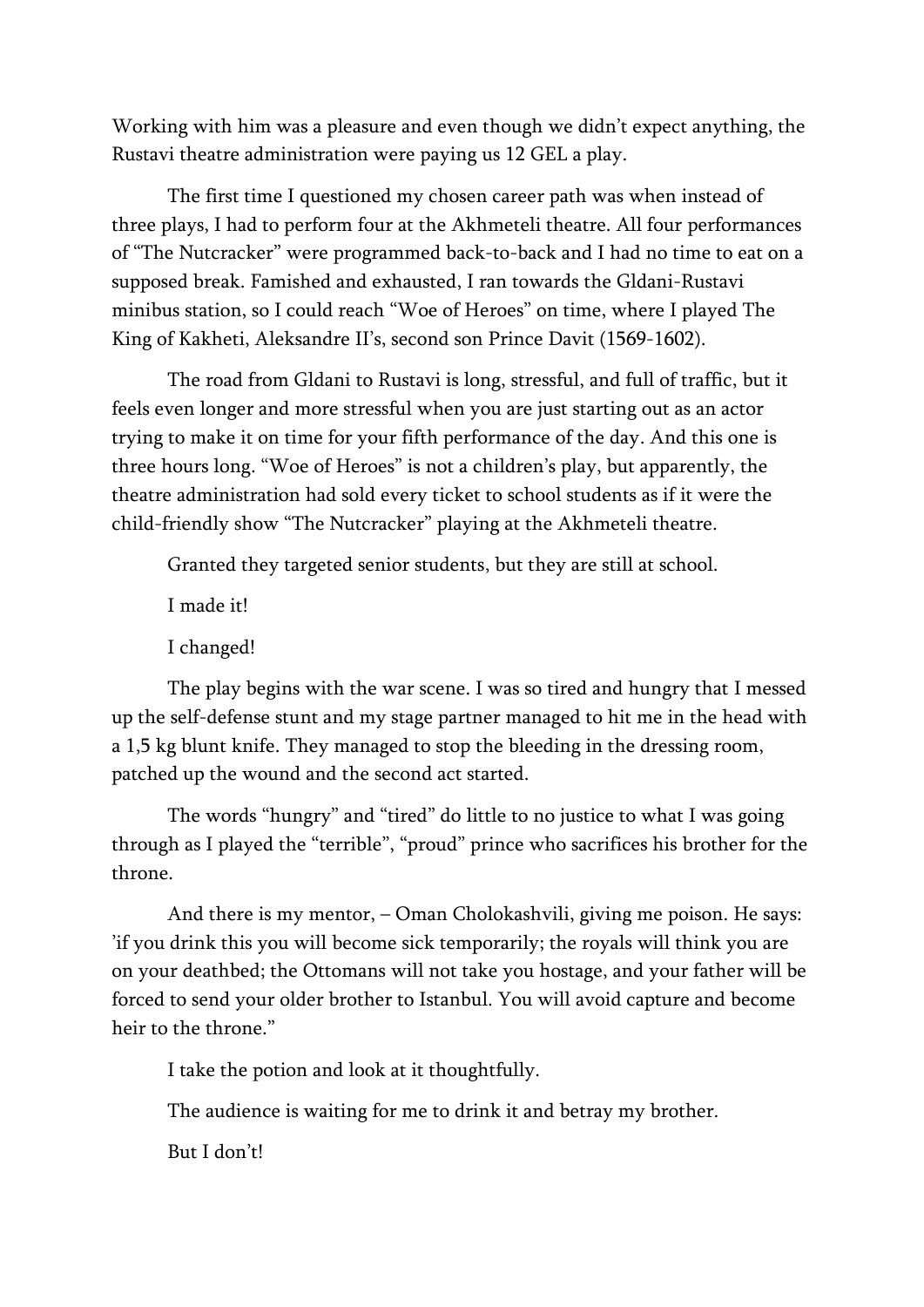I throw it away!

At this moment, the excited youths of Rustavi burst into cheers and applaud my character's choice.

But what's really happening?

My character changes his mind, picks up the poison, and gulps it down.

Suddenly a voice comes from the audience:

Spectator #1: Fuck you, you fucking cunt!

Spectator #2: You son of a bitch!

Usher: Shhhhhhh!

From nowhere, I remember the aspirations and dreams I had as a student and start narrating my thoughts as if I was one of Dato Khorbaladze's or Michel Houellebecq's characters:

*So, here I am on the Rustavi theatre stage. I barely made it out on time from Akhmeteli Theatre to be standing here with an open head wound for kids to swear at me from the audience. Well, this is my fucked-up life.*

I imagine myself as the enrolling student, who is crying, and I am crying with him.

I am bawling my eyes out in the middle of the scene.

It is embarrassing, I'm crying still dressed as Prince David.

When it finally clicks, I leave the stage.

I lock myself in the dressing room.

I start to calm down!

I come into the actor's lounge!

I prepare for the next scene.

Everyone is trying to comfort me:

- "Come on man, why are you crying? They weren't swearing at you but at your character. You should be proud! That means you played your part and you're a great actor!"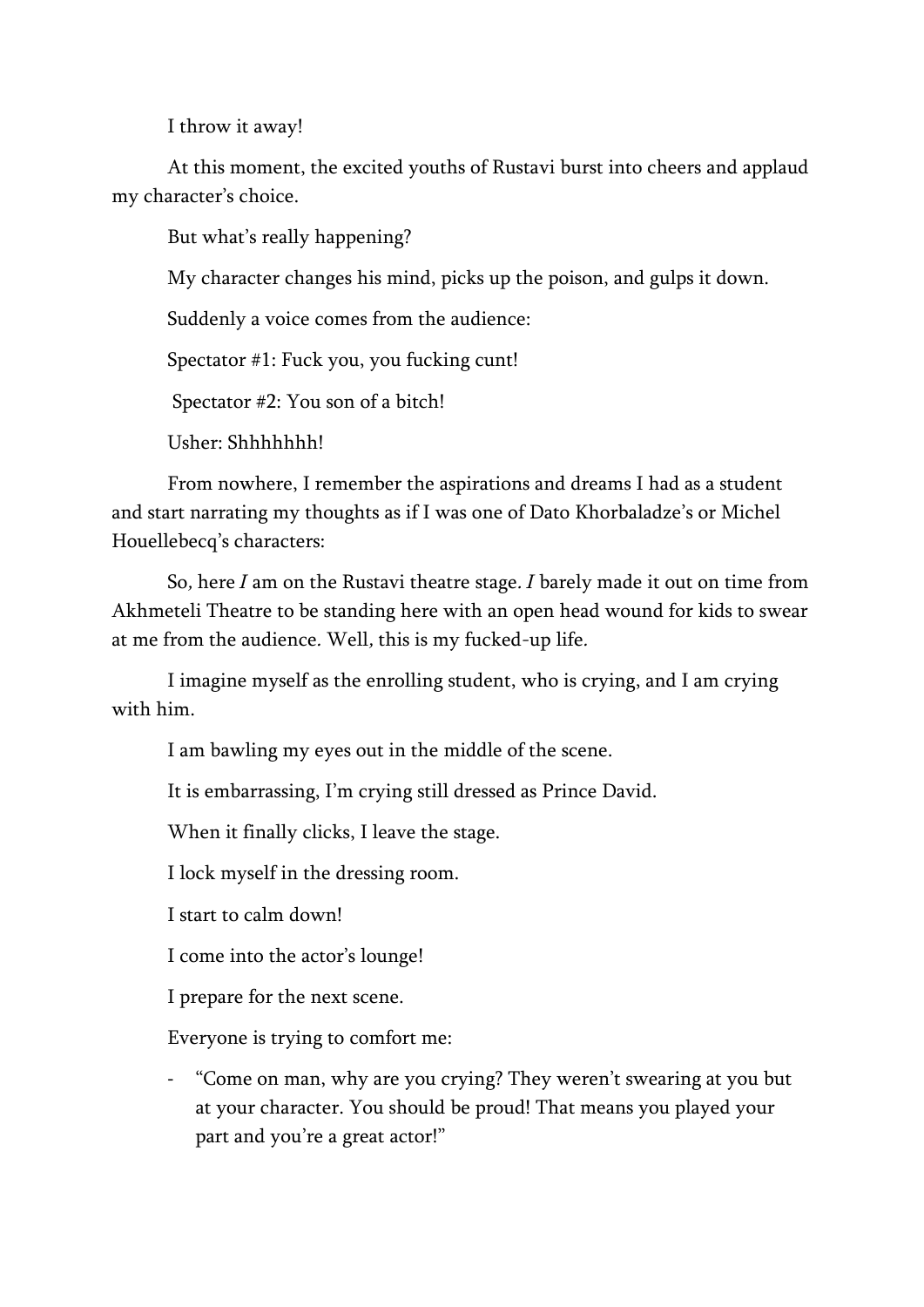I started to wail now: "Do they really think that I'm crying because of the stupid swearing?! Is that how pathetic they think I am?!" – I thought to myself, walked onto the stage, and played till the end.

I changed into my clothes and took the Tbilisi minibus home. I walked up the stairs, entered my apartment, got in bed, and continued crying and thinking.

The next day I decided to quit both theatres and make my living another way.

Oh, by the way, a few days ago I was delivering packages when I saw some graffiti sprayed in front of the theatre:" Actor for 20 GEL". You might think I was the one behind it, but I know exactly who it was, I might even tell you one day!

Later!